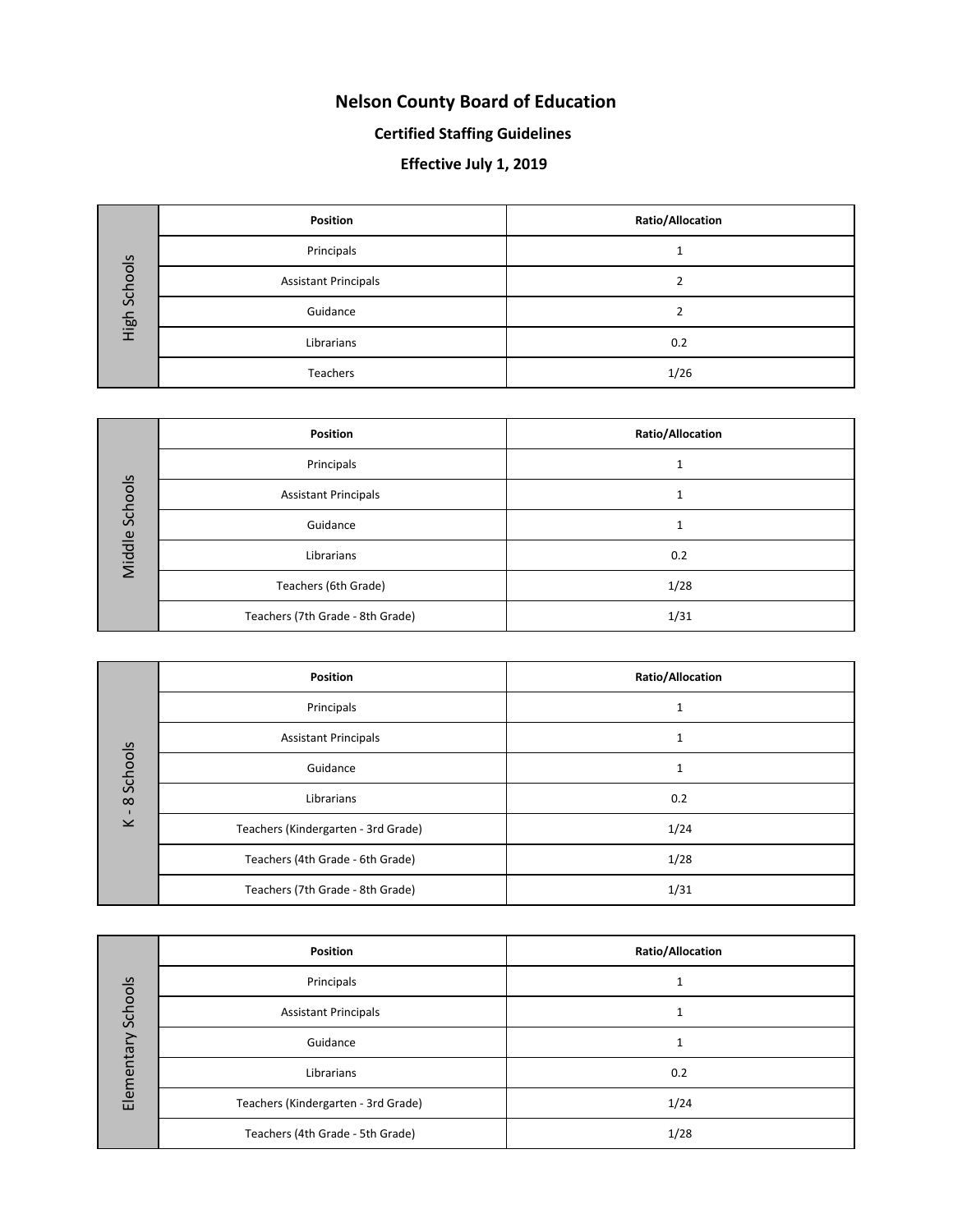#### **Nelson County Board of Education**

#### **Classified Staffing Guidelines**

#### **Effective July 1, 2019**

| Schools | Position    | <b>Ratio/Allocation</b> |
|---------|-------------|-------------------------|
| High    | Secretaries |                         |

| Schools<br>iddle | Position    | <b>Ratio/Allocation</b> |
|------------------|-------------|-------------------------|
|                  | Secretaries |                         |

| Schools<br>$\infty$<br>$\overline{\phantom{0}}$ | Position                               | <b>Ratio/Allocation</b>  |  |  |
|-------------------------------------------------|----------------------------------------|--------------------------|--|--|
|                                                 | Secretaries                            | $\overline{\phantom{a}}$ |  |  |
|                                                 | Instructional Assistant (Kindergarten) | 1/24                     |  |  |

| Schools<br>➢<br>Elementar | Position                               | <b>Ratio/Allocation</b> |  |  |
|---------------------------|----------------------------------------|-------------------------|--|--|
|                           | Secretaries                            |                         |  |  |
|                           | Instructional Assistant (Kindergarten) | 1/24                    |  |  |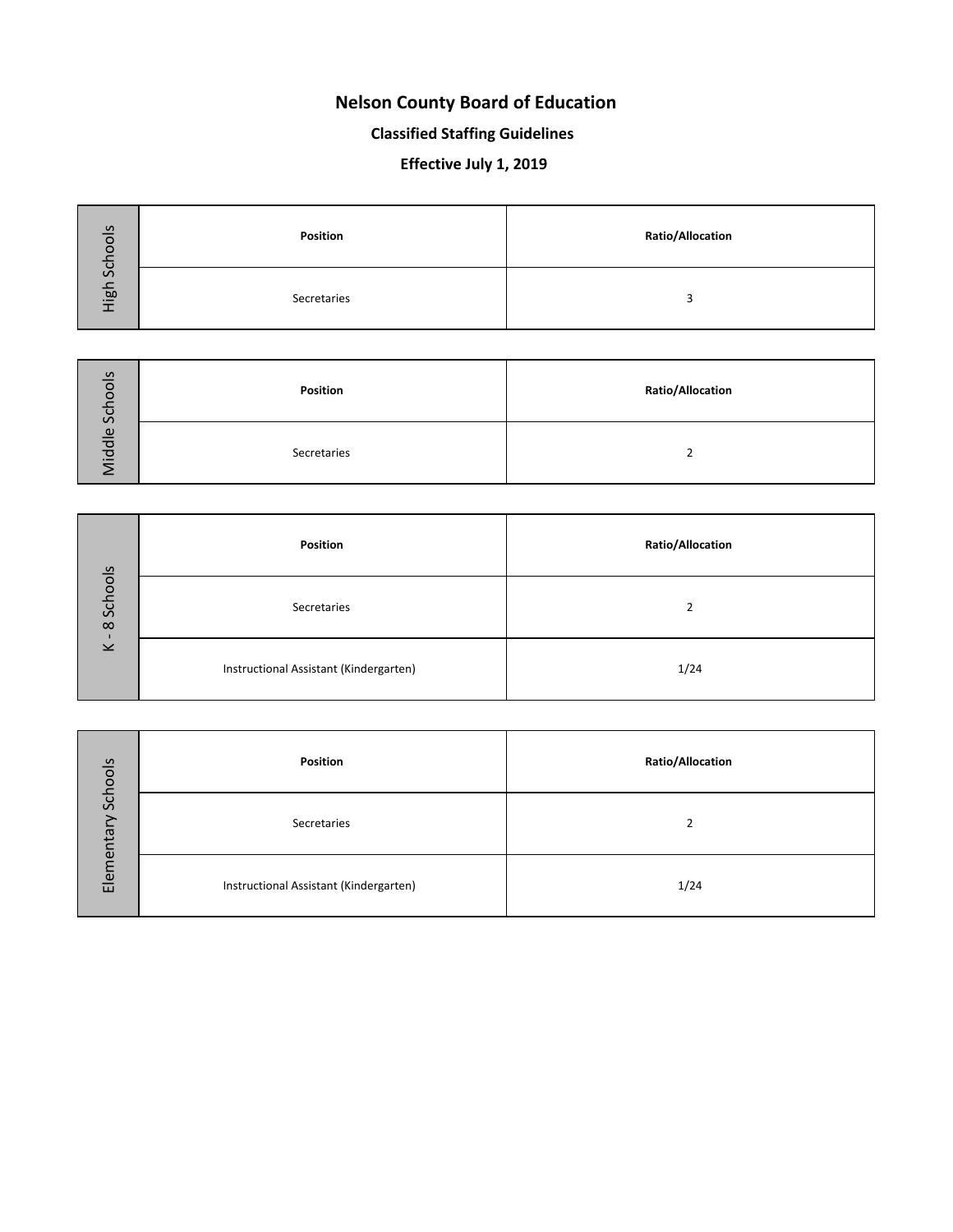#### **NELSON COUNTY SCHOOL DISTRICT**

#### **SCHOOL BASED ALLOCATIONS**

#### **FY2020**

| GRADE           | <b>BES</b> | <b>CCES</b> | <b>FHES</b> | <b>NH</b> | <b>BOS</b> | <b>OKHMS</b> | <b>BMS</b> | <b>TNHS</b> | <b>NCHS</b> | <b>TOTAL</b> |
|-----------------|------------|-------------|-------------|-----------|------------|--------------|------------|-------------|-------------|--------------|
| $\mathsf{K}$    | 47         | 75          | 110         | 36        | 38         |              |            |             |             | 306          |
| $\mathbf{1}$    | 52         | 78          | 120         | 36        | 47         |              |            |             |             | 333          |
| $\overline{2}$  | 51         | 75          | 110         | 31        | 31         |              |            |             |             | 298          |
| 3               | 47         | 90          | 110         | 36        | 40         |              |            |             |             | 323          |
| $\overline{4}$  | 60         | 80          | 100         | 43        | 45         |              |            |             |             | 328          |
| 5               | 50         | 75          | 103         | 42        | 38         |              |            |             |             | 308          |
| 6               |            |             |             | 43        | 45         | 115          | 145        |             |             | 348          |
| $7\overline{ }$ |            |             |             | 36        | 38         | 118          | 152        |             |             | 344          |
| 8               |            |             |             | 37        | 28         | 114          | 127        |             |             | 306          |
| 9               |            |             |             |           |            |              |            | 170         | 200         | 370          |
| 10              |            |             |             |           |            |              |            | 180         | 195         | 375          |
| 11              |            |             |             |           |            |              |            | 172         | 185         | 357          |
| 12              |            |             |             |           |            |              |            | 165         | 185         | 350          |
| TOTAL           | 307        | 473         | 653         | 340       | 350        | 347          | 424        | 687         | 765         | 4346         |
|                 |            |             |             |           |            |              |            |             |             |              |
|                 |            |             |             |           |            |              |            |             |             |              |

*THIS SECTION 6 ALLOCATION IS BASED ON PRIOR YEAR END ADA, AND 3.5% OF THE STATEWIDE GUARANTEED BASE (CURRENTLY \$4,000)*

**PROJECTED ADA | 293 | 450 | 620 | 322 | 332 | 326 | 399 | 640 | 707 | 4090 SECTION 6** │ \$ 41,080.00 │ \$ 65,840.00 │ \$ 45,025.00 │ \$ 45,440.00 │ \$ 55,543.00 │ \$ 572,675.00 │ \$ 572,675.00 │ \$ 572,675.00 │ \$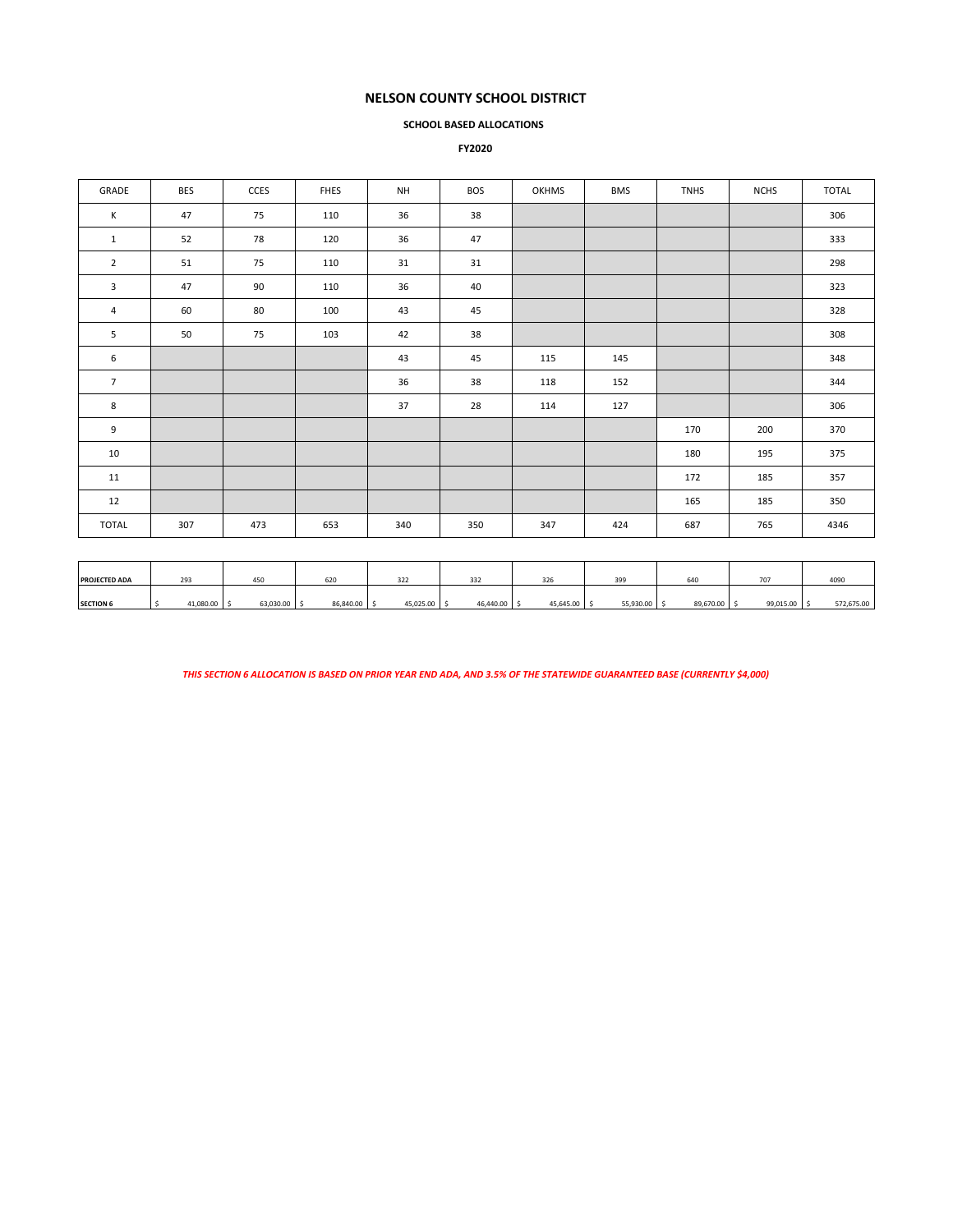## **Staffing Allocation Worksheet for NCHS**

| <b>Position</b>                   | <b>ADM</b> | Ratio | <b>Section 4 Positions</b> | <b>Section 7 Positions</b> | <b>Total Positions</b> |
|-----------------------------------|------------|-------|----------------------------|----------------------------|------------------------|
| Principal                         | N/A        | N/A   | 1.0                        | 0.0                        | 1.0                    |
| <b>Assistant Principal</b>        | N/A        | N/A   | 2.0                        | 0.0                        | 2.0                    |
| Guidance Counselor                | N/A        | N/A   | 2.0                        | 0.0                        | 2.0                    |
| Media Librarian                   | N/A        | N/A   | 0.2                        | 0.0                        | 0.2                    |
| <b>Backpack Leader</b>            | N/A        | N/A   | 1.0                        | 0.0                        | 1.0                    |
| Student Leadership Coordinator    | N/A        | N/A   | 0.0                        | 1.0                        | 1.0                    |
| Section 7 Teaching Positions      | N/A        | N/A   | 0.0                        | 0.5                        | 0.5                    |
| Ninth Grade - Twelfth Grade       | 765        | 26    | 29.4                       | 0.6                        | 30.0                   |
| <b>Total Certified Allocation</b> |            | 35.6  | 2.1                        | 37.7                       |                        |

| Position                           | ADM | Ratio<br><b>Section 5 Positions</b> |     | <b>Section 7 Positions</b> | <b>Total Positions</b> |  |
|------------------------------------|-----|-------------------------------------|-----|----------------------------|------------------------|--|
| Secretary                          | N/A | N/A                                 | 3.0 | $1.0^{\circ}$              | 4.0                    |  |
| <b>Total Classified Allocation</b> |     |                                     | 3.0 | 1.0                        | 4.0                    |  |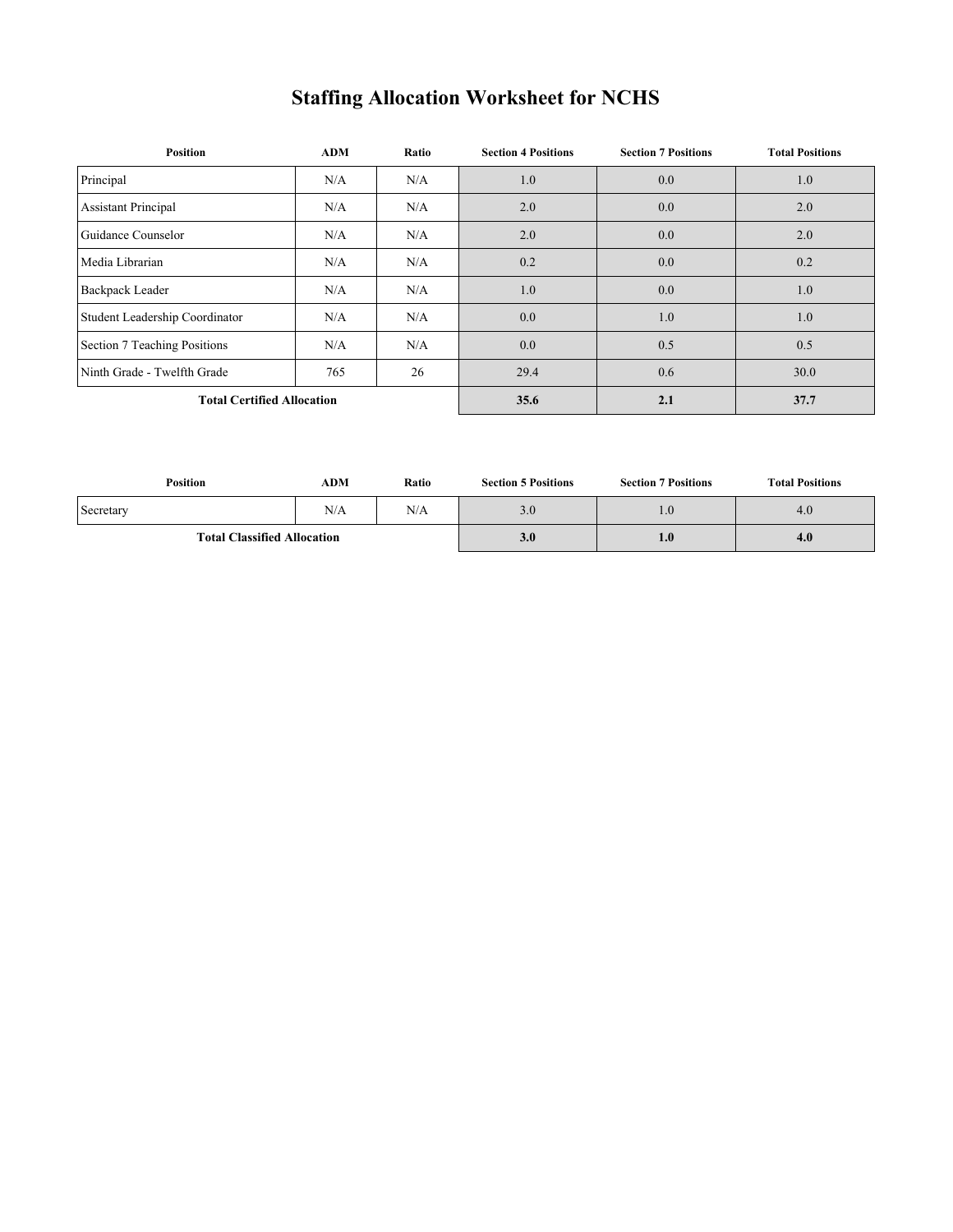# **Staffing Allocation Worksheet for TNHS**

| <b>Position</b>                          | <b>ADM</b> | <b>Staffing Ratio</b> | <b>Section 4 Positions</b> | <b>Section 7 Positions</b> | <b>Total Positions</b> |
|------------------------------------------|------------|-----------------------|----------------------------|----------------------------|------------------------|
| Principal                                | N/A        | N/A                   | 1.0                        | 0.0                        | 1.0                    |
| <b>Assistant Principal</b>               | N/A        | N/A                   | 2.0                        | 0.0                        | 2.0                    |
| Guidance Counselor                       | N/A        | N/A                   | 2.0                        | 0.0                        | 2.0                    |
| Media Librarian                          | N/A        | N/A                   | 0.2                        | 0.0                        | 0.2                    |
| <b>Backpack Leader</b>                   | N/A        | N/A                   | 1.0                        | 0.0                        | 1.0                    |
| Student Leadership Coordinator           | N/A        | N/A                   | 0.0                        | 1.0                        | 1.0                    |
| Section 7 Teaching Positions             | N/A        | N/A                   | 0.0                        | 0.5                        | 0.5                    |
| Ninth Grade - Twelfth Grade<br>687<br>26 |            |                       | 26.4                       | 0.6                        | 27.0                   |
| <b>Total Certified Allocation</b>        |            | 32.6                  | 2.1                        | 34.7                       |                        |

| Position                           | ADM | Ratio | <b>Section 5 Positions</b> | <b>Section 7 Positions</b> | <b>Total Positions</b> |
|------------------------------------|-----|-------|----------------------------|----------------------------|------------------------|
| Secretary                          | N/A | N/A   | $3.0\,$                    | $4.0^{-}$                  | 4.0                    |
| <b>Total Classified Allocation</b> |     |       | 3.0                        | $4.0^\circ$                | 4.0                    |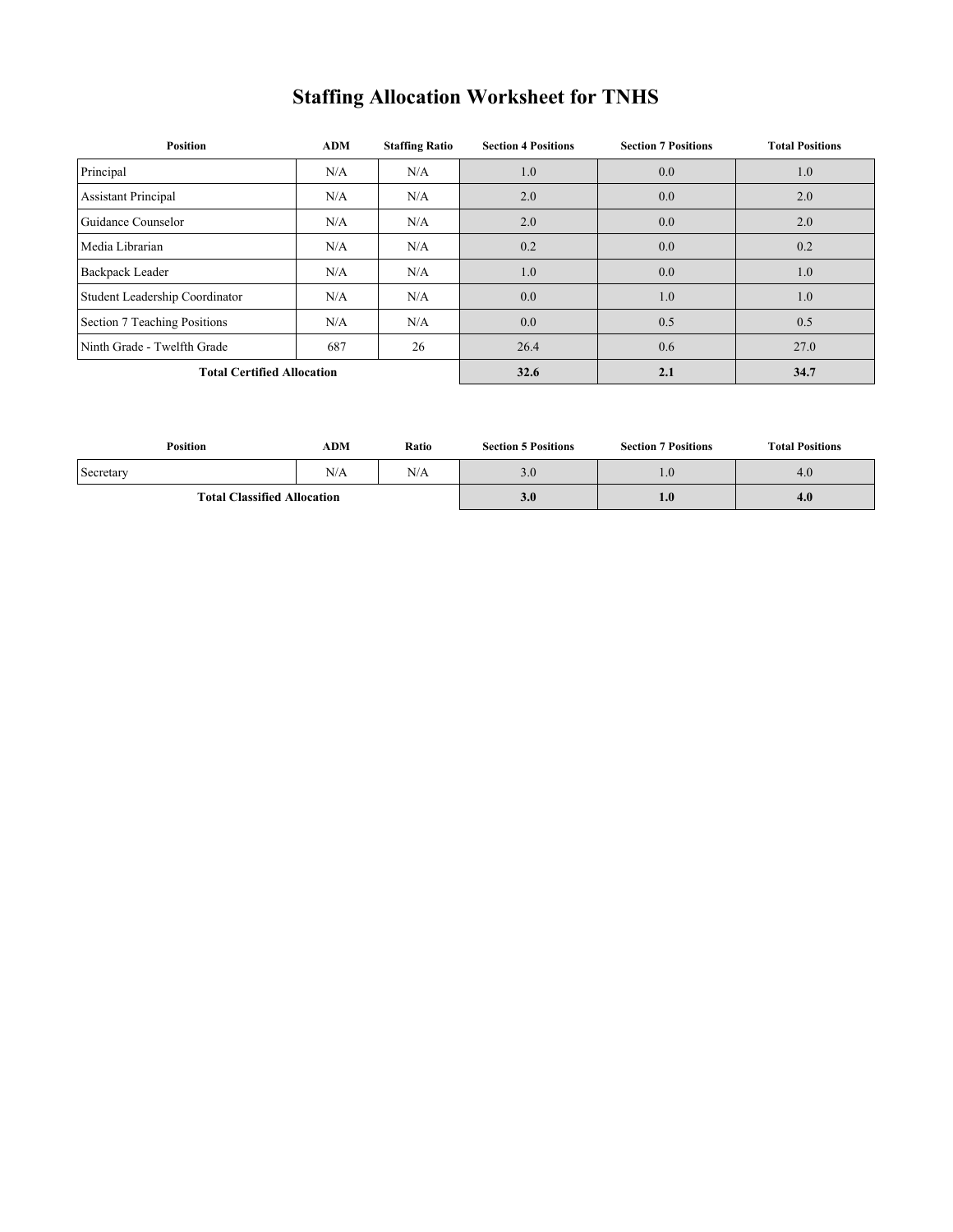# **Staffing Allocation Worksheet for OKHMS**

| <b>Position</b>                   | <b>ADM</b> | Ratio | <b>Section 4 Positions</b> | <b>Section 7 Positions</b> | <b>Total Positions</b> |
|-----------------------------------|------------|-------|----------------------------|----------------------------|------------------------|
| Principal                         | N/A        | N/A   | 1.0                        | 0.0                        | 1.0                    |
| <b>Assistant Principal</b>        | N/A        | N/A   | 1.0                        | 0.0                        | 1.0                    |
| Guidance Counselor                | N/A        | N/A   | 1.0                        | 0.0                        | 1.0                    |
| Media Librarian                   | N/A        | N/A   | 0.2                        | 0.0                        | 0.2                    |
| <b>Backpack Leader</b>            | N/A        | N/A   | 1.0                        | 0.0                        | 1.0                    |
| Section 7 Teaching Positions      | N/A        | N/A   | 0.0                        | 4.0                        | 4.0                    |
| Sixth Grade                       | 115        | 28    | 4.1                        | $-0.1$                     | 4.0                    |
| Seventh Grade - Eighth Grade      | 232        | 31    | 7.5                        | 0.5                        | 8.0                    |
| <b>Total Certified Allocation</b> |            |       | 15.8                       | 4.4                        | 20.2                   |

| <b>Position</b>                    | ADM | Ratio | <b>Section 5 Positions</b> | <b>Section 7 Positions</b> | <b>Total Positions</b> |
|------------------------------------|-----|-------|----------------------------|----------------------------|------------------------|
| Secretary                          | N/A | N/A   | 2.0                        | 0.0                        | 2.0                    |
| <b>Total Classified Allocation</b> |     |       | 2.0                        | 0.0                        | 2.0                    |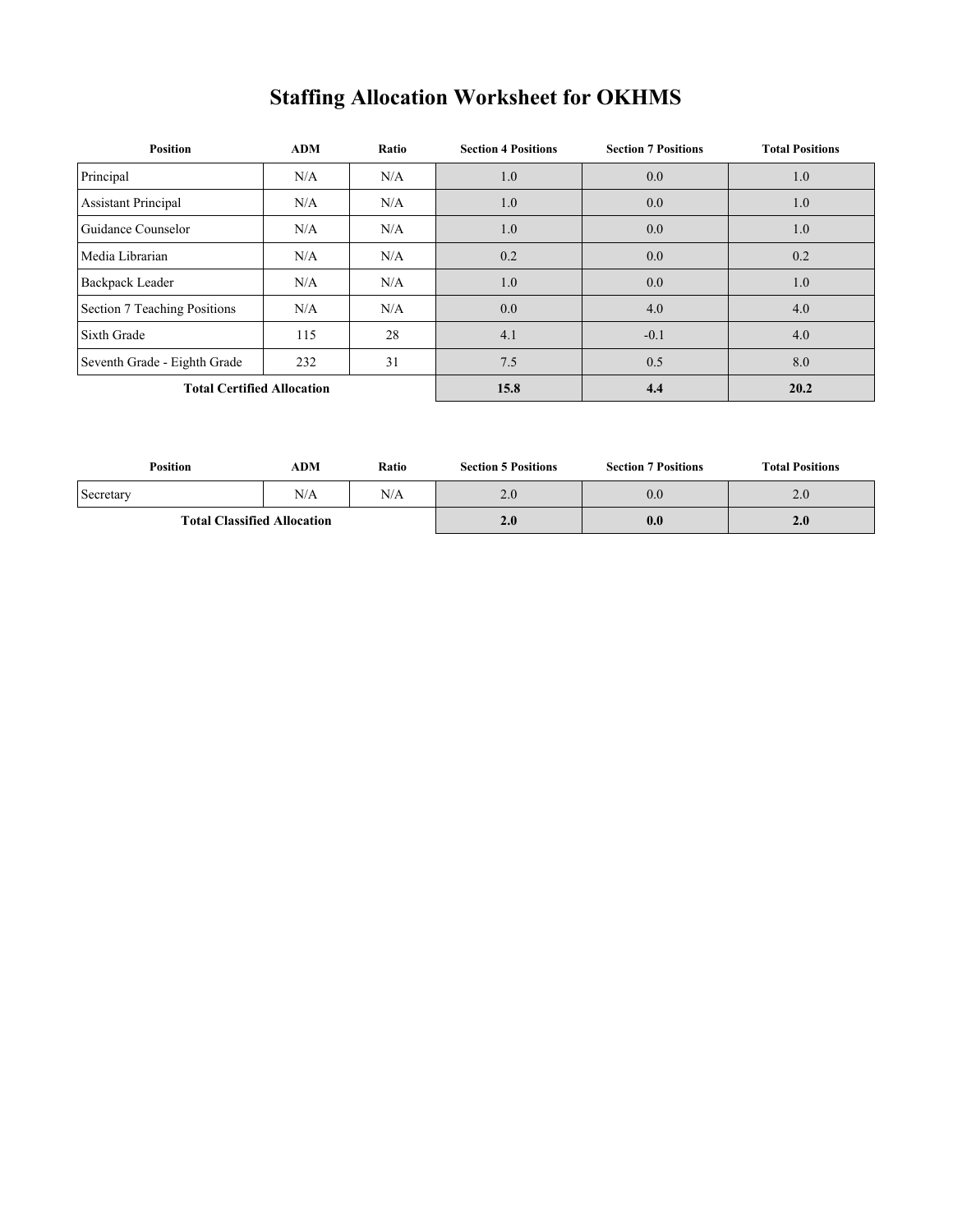# **Staffing Allocation Worksheet for BMS**

| <b>Position</b>                   | <b>ADM</b> | Ratio | <b>Section 4 Positions</b> | <b>Section 7 Positions</b> | <b>Total Positions</b> |
|-----------------------------------|------------|-------|----------------------------|----------------------------|------------------------|
| Principal                         | N/A        | N/A   | 1.0                        | 0.0                        | 1.0                    |
| <b>Assistant Principal</b>        | N/A        | N/A   | 1.0                        | 0.0                        | 1.0                    |
| Guidance Counselor                | N/A        | N/A   | 1.0                        | 0.0                        | 1.0                    |
| Media Librarian                   | N/A        | N/A   | 0.2                        | 0.0                        | 0.2                    |
| <b>Backpack Leader</b>            | N/A        | N/A   | 1.0                        | 0.0                        | 1.0                    |
| Section 7 Teaching Positions      | N/A        | N/A   | 0.0                        | 4.0                        | 4.0                    |
| Sixth Grade                       | 145        | 28    | 5.2                        | $-0.2$                     | 5.0                    |
| Seventh Grade - Eighth Grade      | 279        | 31    | 9.0                        | 0.0                        | 9.0                    |
| <b>Total Certified Allocation</b> |            |       | 18.4                       | 3.8                        | 22.2                   |

| <b>Position</b>                    | ADM | Ratio | <b>Section 5 Positions</b> | <b>Section 7 Positions</b> | <b>Total Positions</b> |
|------------------------------------|-----|-------|----------------------------|----------------------------|------------------------|
| Secretary                          | N/A | N/A   | 2.0                        | 0.0                        | 2.0                    |
| <b>Total Classified Allocation</b> |     |       | 2.0                        | 0.0                        | 2.0                    |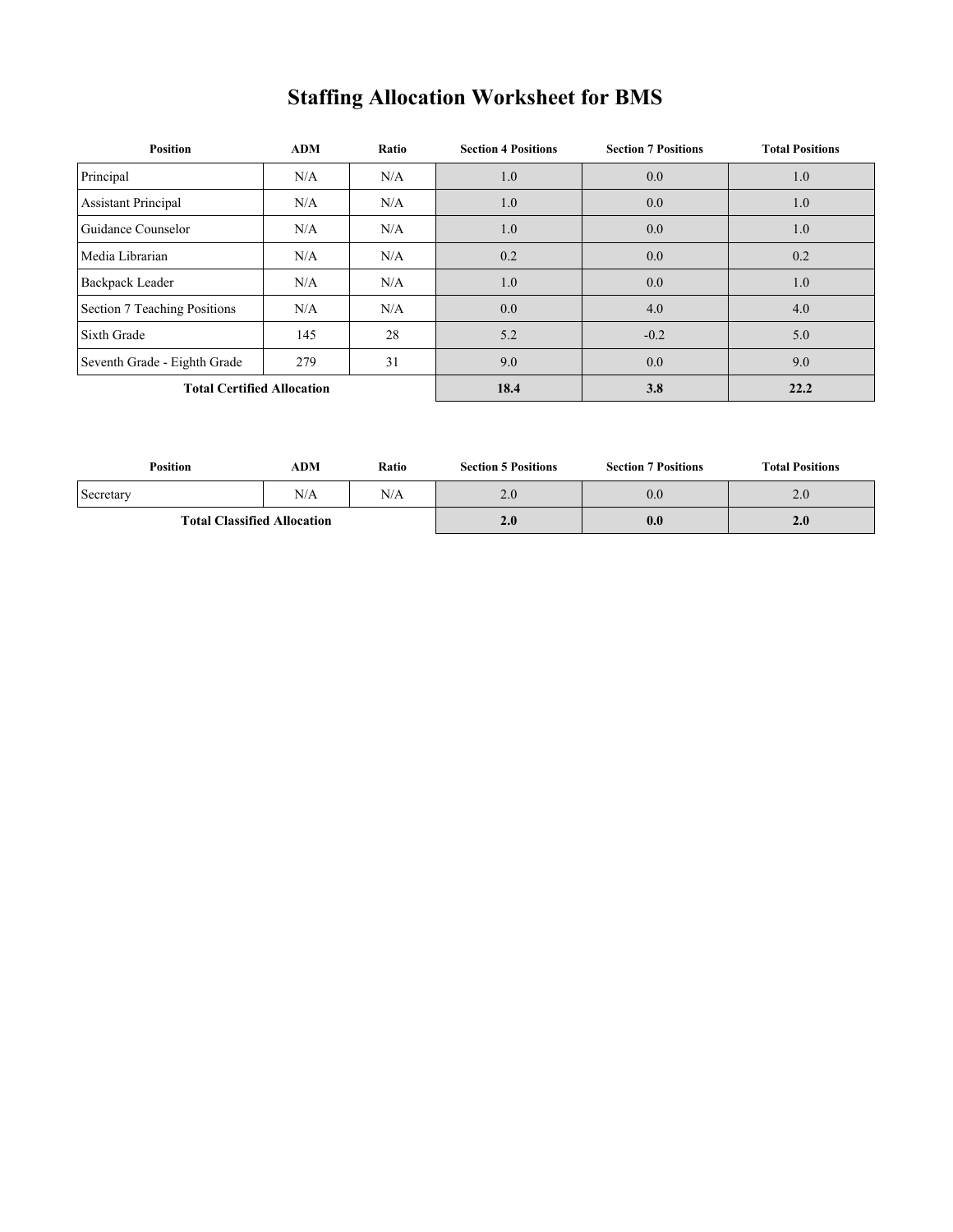## **Staffing Allocation Worksheet for NHS**

| Position                          | <b>ADM</b> | Ratio | <b>Section 4 Positions</b> | <b>Section 7 Positions</b> | <b>Total Positions</b> |
|-----------------------------------|------------|-------|----------------------------|----------------------------|------------------------|
| Principal                         | N/A        | N/A   | 1.0                        | 0.0                        | 1.0                    |
| <b>Assistant Principal</b>        | N/A        | N/A   | 1.0                        | 0.0                        | 1.0                    |
| Guidance Counselor                | N/A        | N/A   | 1.0                        | 0.0                        | 1.0                    |
| Media Librarian                   | N/A        | N/A   | 0.2                        | 0.0                        | 0.2                    |
| <b>Backpack Leader</b>            | N/A        | N/A   | 1.0                        | 0.0                        | 1.0                    |
| Section 7 Teaching Positions      | N/A        | N/A   | 0.0                        | 3.0                        | 3.0                    |
| Kindergarten                      | 36         | 24    | 1.5                        | 0.5                        | 2.0                    |
| First Grade - Third Grade         | 103        | 24    | 4.3                        | $-0.3$                     | 4.0                    |
| Fourth Grade - Sixth Grade        | 128        | 28    | 4.6                        | 0.4                        | 5.0                    |
| Seventh Grade - Eighth Grade      | 73         | 31    | 2.4                        | 0.6                        | 3.0                    |
| <b>Total Certified Allocation</b> |            |       | 17.0                       | 4.2                        | 21.2                   |

| Position                            | <b>ADM</b> | <b>Ratio</b> | <b>Section 5 Positions</b> | <b>Section 7 Positions</b> | <b>Total Positions</b> |
|-------------------------------------|------------|--------------|----------------------------|----------------------------|------------------------|
| Secretary                           | N/A        | N/A          | 2.0                        | 0.0                        | 2.0                    |
| Instructional Aide I                | N/A        | N/A          | 0.0                        | 1.0                        | 1.0                    |
| Instructional Aide I (Kindergarten) | 36         | 24           |                            | 0.5                        | 2.0                    |
| <b>Total Classified Allocation</b>  |            |              | 3.5                        | 1.5                        | 5.0                    |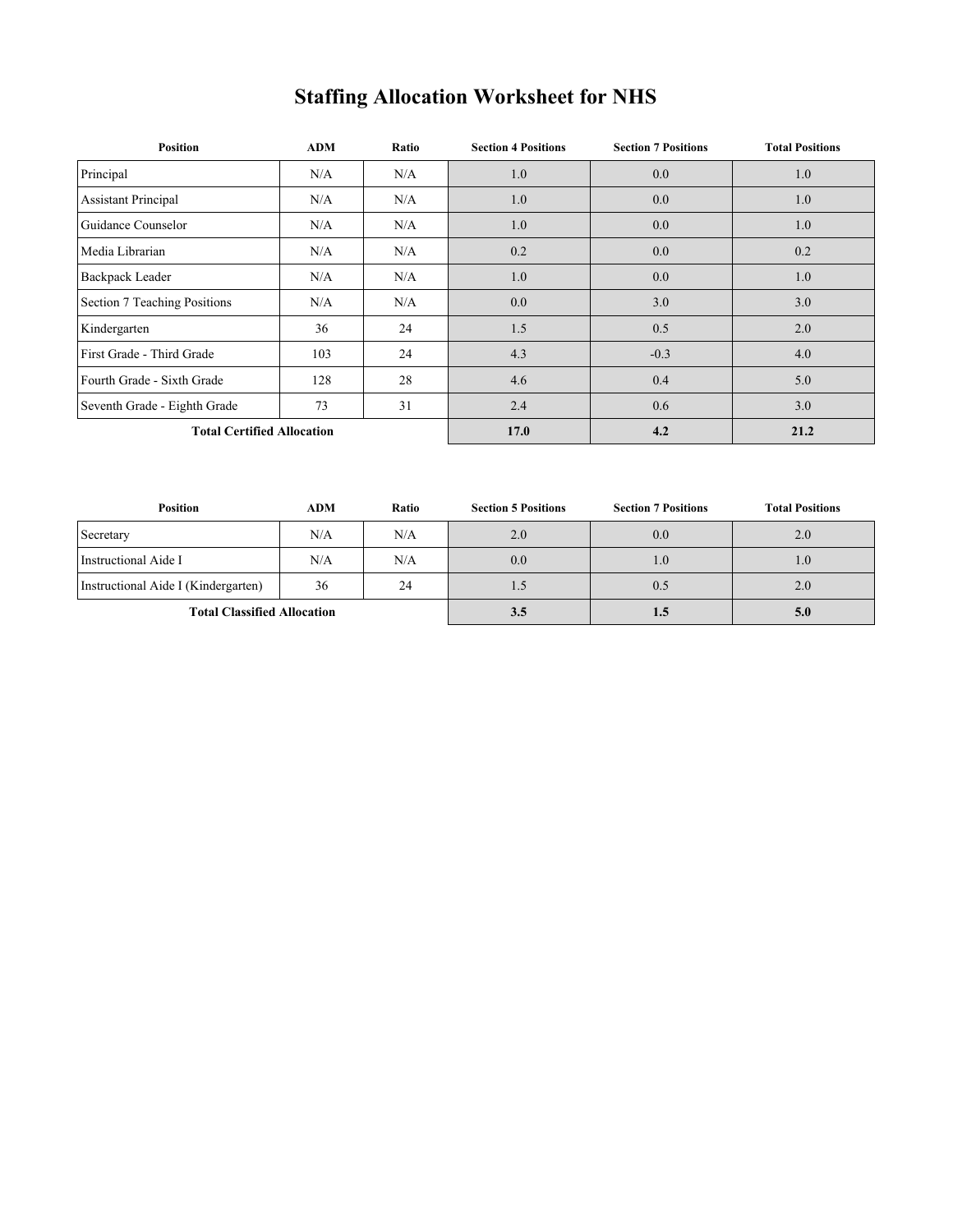## **Staffing Allocation Worksheet for BS**

| <b>Position</b>              | ADM                               | Ratio | <b>Section 4 Positions</b> | <b>Section 7 Positions</b> | <b>Total Positions</b> |
|------------------------------|-----------------------------------|-------|----------------------------|----------------------------|------------------------|
| Principal                    | N/A                               | N/A   | 1.0                        | 0.0                        | 1.0                    |
| <b>Assistant Principal</b>   | N/A                               | N/A   | 1.0                        | 0.0                        | 1.0                    |
| Guidance Counselor           | N/A                               | N/A   | 1.0                        | 0.0                        | 1.0                    |
| Media Librarian              | N/A                               | N/A   | 0.2                        | 0.0                        | 0.2                    |
| <b>Backpack Leader</b>       | N/A                               | N/A   | 1.0                        | 0.0                        | 1.0                    |
| Section 7 Teaching Positions | N/A                               | N/A   | 0.0                        | 3.0                        | 3.0                    |
| Kindergarten                 | 38                                | 24    | 1.6                        | 0.4                        | 2.0                    |
| First Grade - Third Grade    | 118                               | 24    | 4.9                        | 0.1                        | 5.0                    |
| Fourth Grade - Sixth Grade   | 128                               | 28    | 4.6                        | 0.4                        | 5.0                    |
| Seventh Grade - Eighth Grade | 66                                | 31    | 2.1                        | $-0.1$                     | 2.0                    |
|                              | <b>Total Certified Allocation</b> |       |                            | 3.8                        | 21.2                   |

| Position                            | <b>ADM</b> | <b>Ratio</b> | <b>Section 5 Positions</b> | <b>Section 7 Positions</b> | <b>Total Positions</b> |
|-------------------------------------|------------|--------------|----------------------------|----------------------------|------------------------|
| Secretary                           | N/A        | N/A          | 2.0                        | 0.0                        | 2.0                    |
| Instructional Aide I                | N/A        | N/A          | 0.0                        | 1.0                        | 1.0                    |
| Instructional Aide I (Kindergarten) | 38         | 24           | 1.6                        | 0.4                        | 2.0                    |
| <b>Total Classified Allocation</b>  |            |              | 3.6                        | 1.4                        | 5.0                    |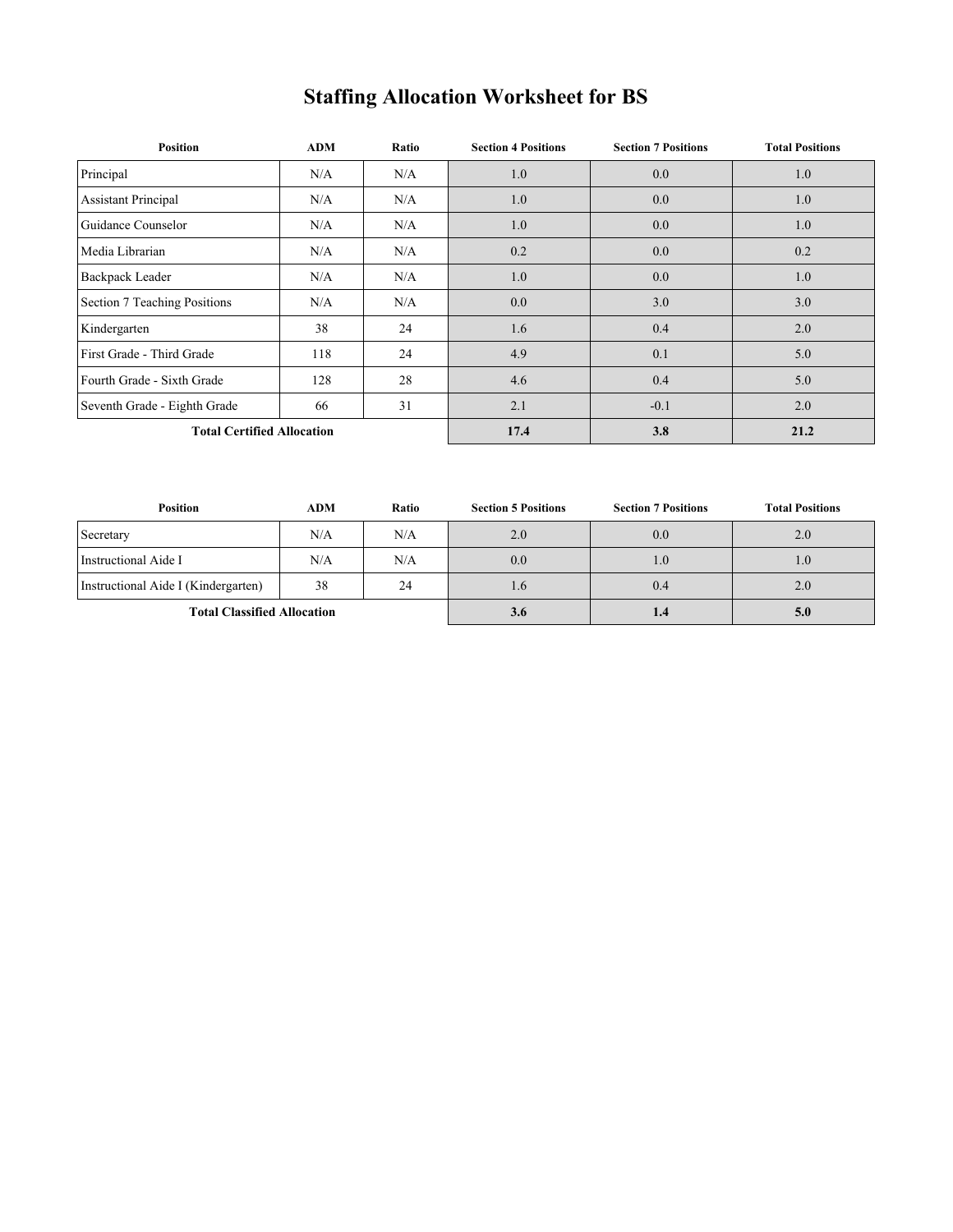## **Staffing Allocation Worksheet for FHES**

| <b>Position</b>                   | ADM | Ratio | <b>Section 4 Positions</b> | <b>Section 7 Positions</b> | <b>Total Positions</b> |
|-----------------------------------|-----|-------|----------------------------|----------------------------|------------------------|
| Principal                         | N/A | N/A   | 1.0                        | 0.0                        | 1.0                    |
| <b>Assistant Principal</b>        | N/A | N/A   | 1.0                        | 1.0                        | 2.0                    |
| Guidance Counselor                | N/A | N/A   | 1.0                        | 1.0                        | 2.0                    |
| Media Librarian                   | N/A | N/A   | 0.2                        | 0.0                        | 0.2                    |
| <b>Backpack Leader</b>            | N/A | N/A   | 0.2                        | 0.0                        | 0.2                    |
| Section 7 Teaching Positions      | N/A | N/A   | 0.0                        | 5.0                        | 5.0                    |
| Kindergarten                      | 110 | 24    | 4.6                        | 0.4                        | 5.0                    |
| First Grade - Third Grade         | 340 | 24    | 14.2                       | $-0.2$                     | 14.0                   |
| Fourth Grade - Fifth Grade        | 203 | 28    | 7.3                        | $-0.3$                     | 7.0                    |
| <b>Total Certified Allocation</b> |     |       | 30.1                       | 6.9                        | 37.2                   |

| Position                            | <b>ADM</b> | Ratio | <b>Section 5 Positions</b> | <b>Section 7 Positions</b> | <b>Total Positions</b> |
|-------------------------------------|------------|-------|----------------------------|----------------------------|------------------------|
| Secretary                           | N/A        | N/A   | 2.0                        | 1.0                        | 3.0                    |
| Instructional Aide I                | N/A        | N/A   | 0.0                        | 1.0                        | 1.0                    |
| Instructional Aide I (Kindergarten) | 110        | 24    | 4.6                        | 0.4                        | 5.0                    |
| <b>Total Classified Allocation</b>  |            |       | 6.6                        | 2.4                        | 9.0                    |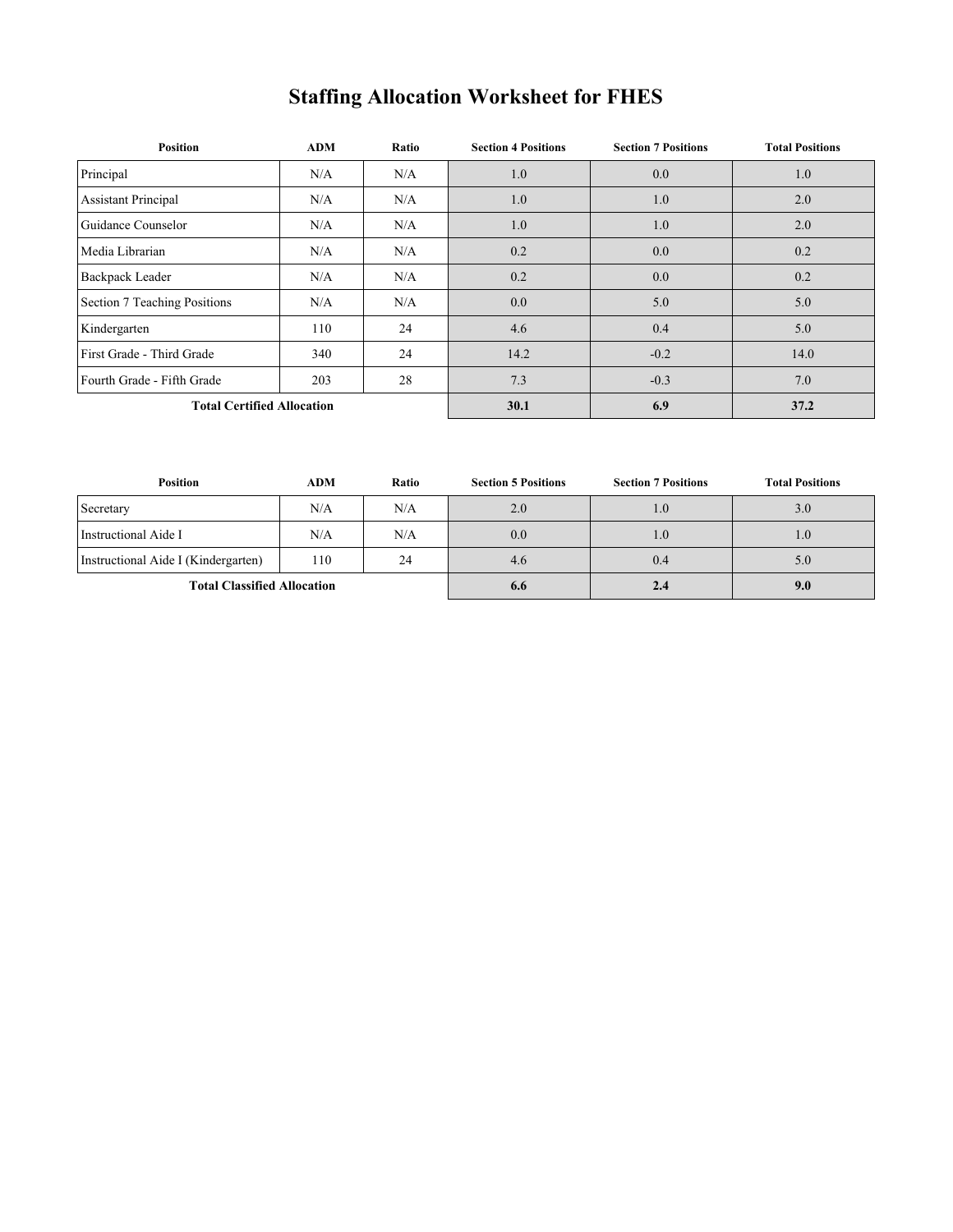## **Staffing Allocation Worksheet for CCES**

| <b>Position</b>                   | ADM | Ratio | <b>Section 4 Positions</b> | <b>Section 7 Positions</b> | <b>Total Positions</b> |
|-----------------------------------|-----|-------|----------------------------|----------------------------|------------------------|
| Principal                         | N/A | N/A   | 1.0                        | 0.0                        | 1.0                    |
| <b>Assistant Principal</b>        | N/A | N/A   | 1.0                        | 0.0                        | 1.0                    |
| Guidance Counselor                | N/A | N/A   | 1.0                        | 0.0                        | 1.0                    |
| Media Librarian                   | N/A | N/A   | 0.2                        | 0.0                        | 0.2                    |
| <b>Backpack Leader</b>            | N/A | N/A   | 0.2                        | 0.0                        | 0.2                    |
| Section 7 Teaching Positions      | N/A | N/A   | 0.0                        | 3.0                        | 3.0                    |
| Kindergarten                      | 75  | 24    | 3.1                        | $-0.1$                     | 3.0                    |
| First Grade - Third Grade         | 243 | 24    | 10.1                       | $-0.1$                     | 10.0                   |
| Fourth Grade - Fifth Grade        | 155 | 28    | 5.5                        | 0.5                        | 6.0                    |
| <b>Total Certified Allocation</b> |     |       | 22.7                       | 3.3                        | 26.2                   |

| <b>Position</b>                     | <b>ADM</b> | Ratio | <b>Section 5 Positions</b> | <b>Section 7 Positions</b> | <b>Total Positions</b> |
|-------------------------------------|------------|-------|----------------------------|----------------------------|------------------------|
| Secretary                           | N/A        | N/A   | 2.0                        | 0.0                        | 2.0                    |
| Instructional Aide I                | N/A        | N/A   | 0.0                        | 1.0                        | 1.0                    |
| Instructional Aide I (Kindergarten) | 75         | 24    | 3.1                        | $-0.1$                     | 3.0                    |
| <b>Total Classified Allocation</b>  |            |       | 5.1                        | 0.9                        | 6.0                    |